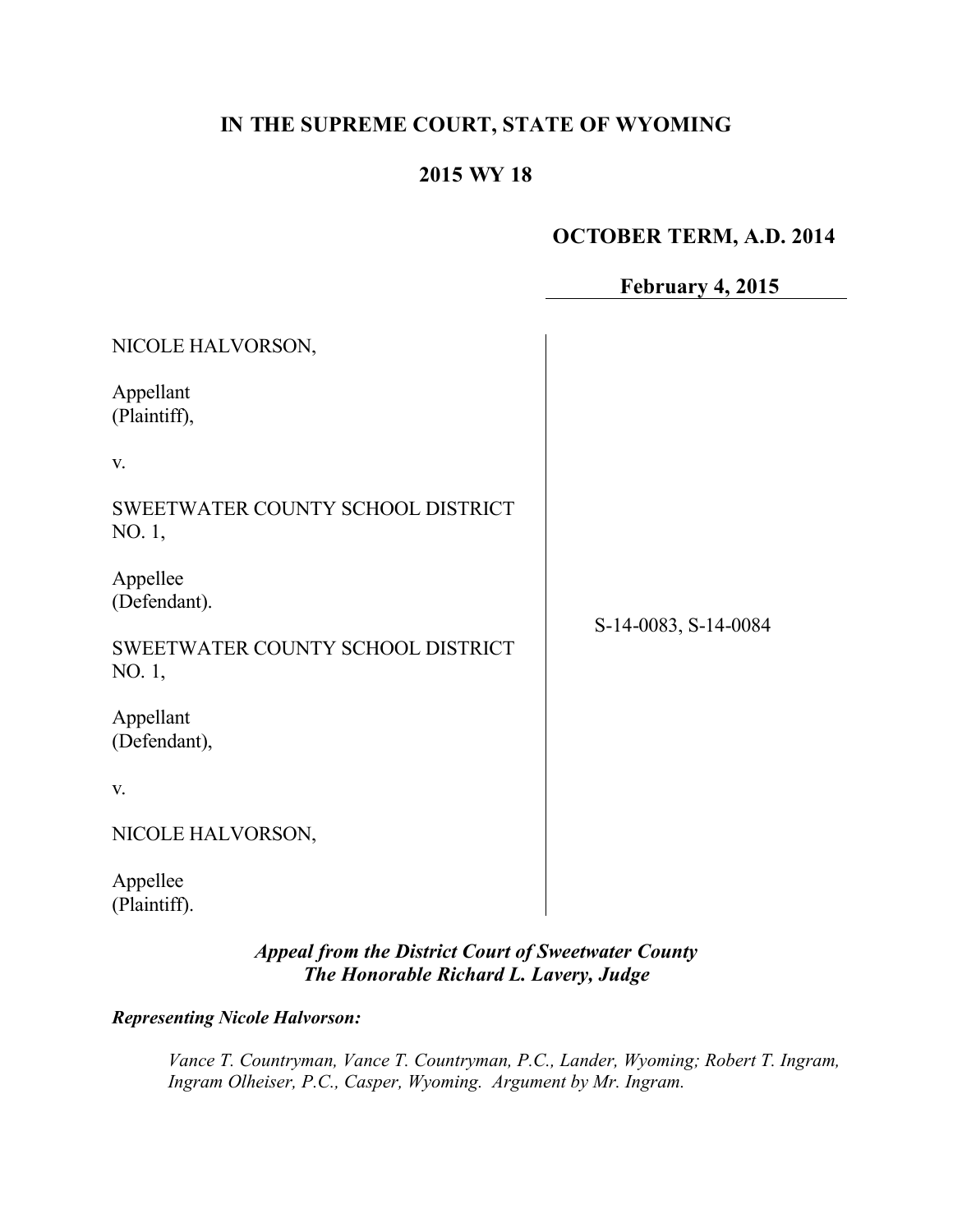### *Representing Sweetwater County School District No. 1:*

*Clark D. Stith, Stith Law Office, Rock Springs, Wyoming.*

*Before BURKE, C.J., and HILL, KITE, DAVIS, and FOX, JJ.*

**NOTICE: This opinion is subject to formal revision before publication in Pacific Reporter Third. Readers are requested to notify the Clerk of the Supreme Court, Supreme Court Building, Cheyenne, Wyoming 82002, of any typographical or other formal errors so that correction may be made before final publication in the permanent volume.**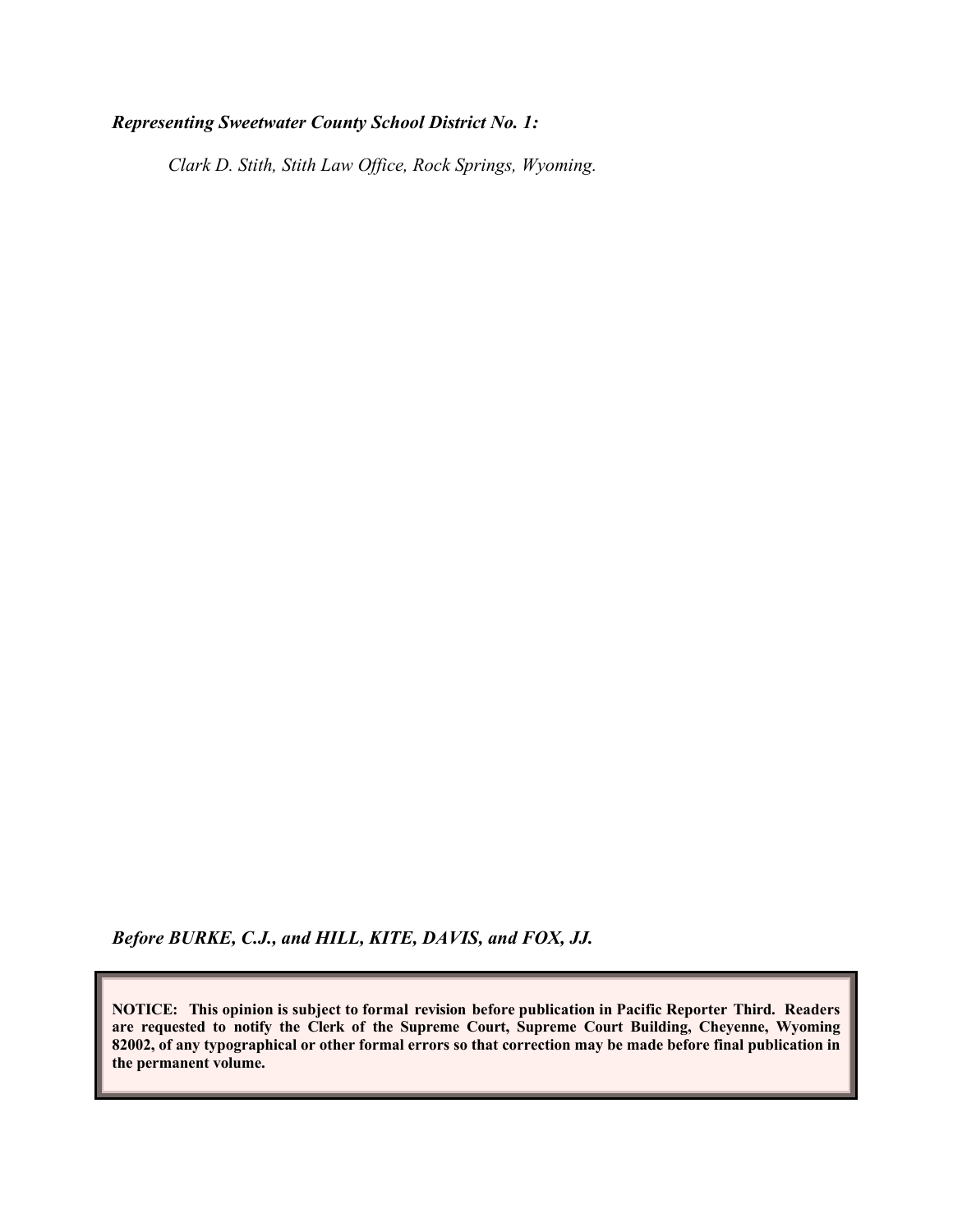#### **BURKE, Chief Justice.**

[¶1] Nicole Halvorson filed suit against Sweetwater County School District No. 1 (School District) after she slipped and fell in the locker room of Rock Springs East Junior High School. She claimed the School District had negligently failed to operate and maintain the shower facilities in the locker room in a reasonably safe condition. Following a bench trial, the district court granted judgment in favor of the School District. In Docket No. S-14-0083, Ms. Halvorson challenges the district court's judgment in favor of the School District. In Docket No. S-14-0084, the School District challenges the denial of its motion for summary judgment. We affirm the district court's judgment in favor of the School District in Docket No. S-14-0083 and decline to review the court's ruling on summary judgment in Docket No. S-14-0084.

### *ISSUES*

[¶2] In Docket No. S-14-0083, Ms. Halvorson presents a single issue, which we rephrase as follows:

> 1. Whether the district court erred in granting judgment in favor of Appellee, Sweetwater County School District No. 1.

In Docket No. S-14-0084, the School District presents the following two issues:

- 1. Whether the District Court erred by denying Defendant's Motion for Summary Judgment.
- 2. Whether the District Court erred by finding that the Wyoming Recreation Safety Act did not apply where injury occurred in a girls' swimming pool locker room after showering.

### *FACTS*

[¶3] In September 2007, Ms. Halvorson was enrolled in the eighth grade at East Junior High School in Rock Springs, Wyoming. As part of her curriculum, Ms. Halvorson was required to take a swimming class at the school. On the fourth day of the school year, after her swimming class was finished, Ms. Halvorson returned to the girls' locker room to shower and get dressed. While crossing the locker room to borrow a friend's comb, Ms. Halvorson slipped and fell in the dressing area of the locker room. Ms. Halvorson was subsequently diagnosed with a disc herniation in her lumbar spine, and she underwent three surgeries as a result of the herniation.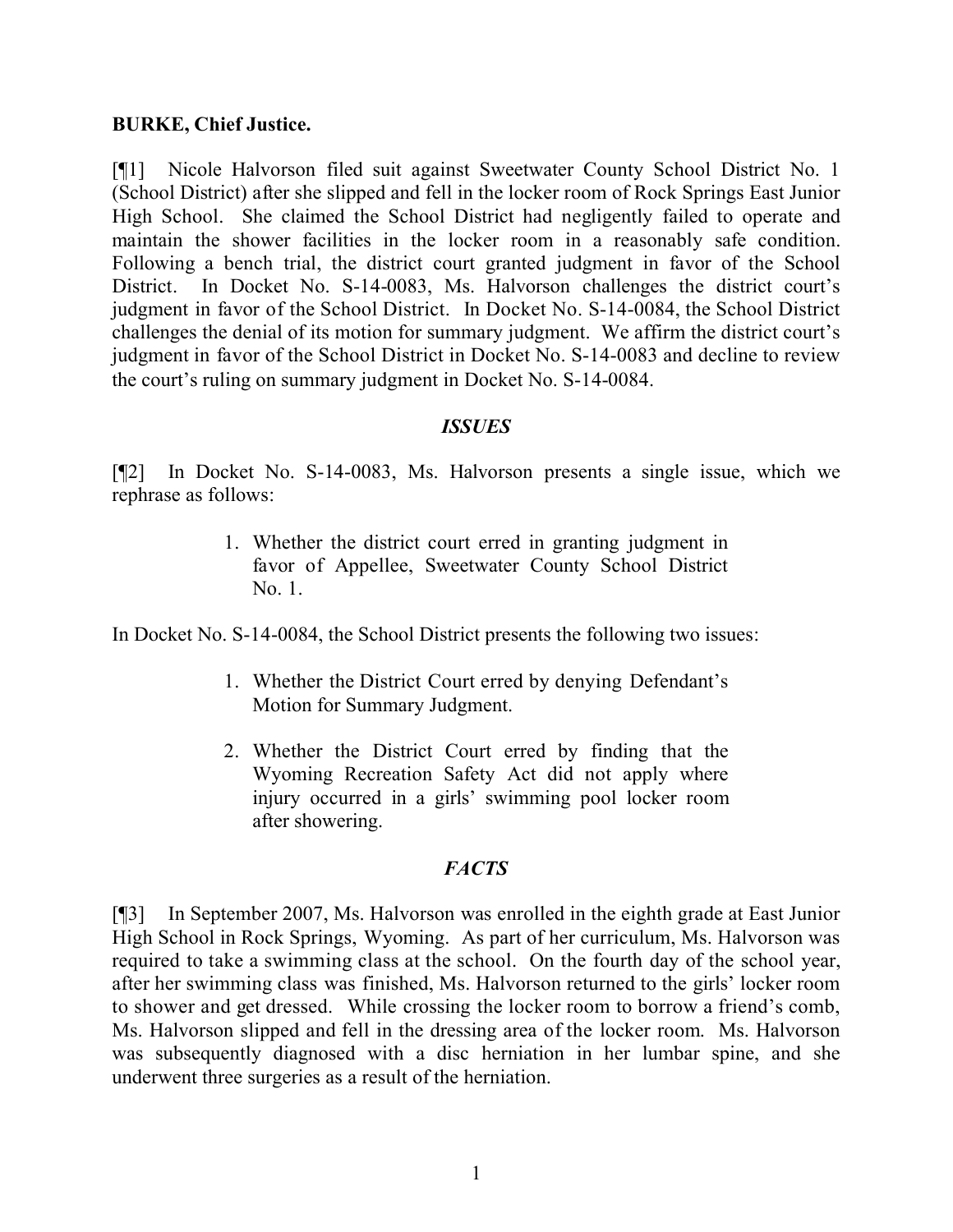[¶4] On October 15, 2009, Ms. Halvorson filed suit against the School District claiming that it had been negligent "in the operation and maintenance of the Rock Springs East Junior High School building." She alleged that, as a result of improper drainage in the shower drain, "water from the shower built up within the curb around the shower area to the point it spilled over the curb and flowed onto the dressing area" of the locker room. In July 2012, the School District filed a motion for summary judgment claiming that (1) it had no duty to Ms. Halvorson because it did not have notice of an unsafe condition, and that (2) it was entitled to immunity under Wyoming's Recreation Safety Act (WRSA) because Ms. Halvorson had assumed an inherent risk of swimming at the time she was injured. The district court denied the motion.

[¶5] The matter then proceeded to a bench trial. At trial, Ms. Halvorson attempted to demonstrate that water had backed up in the drain in the floor of the locker room near where she fell. Evidence introduced at trial showed that the locker room is "L" shaped, with a communal shower at one end of the room, and a toilet and sink at the other end. The drainage system is composed of three drains and a drainpipe. The drainpipe has its highest point in the communal shower and descends to a second drain in the dressing area where Ms. Halvorson fell and then to a third drain located between the door and the sink. Ms. Halvorson's theory at trial was that, due to a blockage in the drain near the lowest portion of the locker room, water backed up in the communal shower as well as in the drain in the dressing area.

[¶6] Following trial, the court entered its Findings of Fact, Conclusions of Law, and Judgment in favor of the School District. The court was not persuaded by Ms. Halvorson's argument that water had backed up in the drain in the dressing area of the locker room:

> The Plaintiff contends sound logic dictates that because drainpipes slope down and the shower drains were at the end of the pipe, the locker room drains must be lower than the shower drains. Consequently, the Plaintiff contends, when there was flooding in the shower, there must have been flooding in the locker room. This argument is not persuasive; it attempts to explain too much. Several of the witnesses testified to substantial – one to several inches – standing water in the shower. Yet if the Plaintiff's argument holds, then flooding would have been even worse in the locker room. There's no credible explanation in the Plaintiff's argument for why no one would remember that severe of flooding in the locker room, and it's inconsistent with the Plaintiff's own testimony that there was only nine to twelve inches of water (like a puddle on the street) around the locker room drain where she slipped.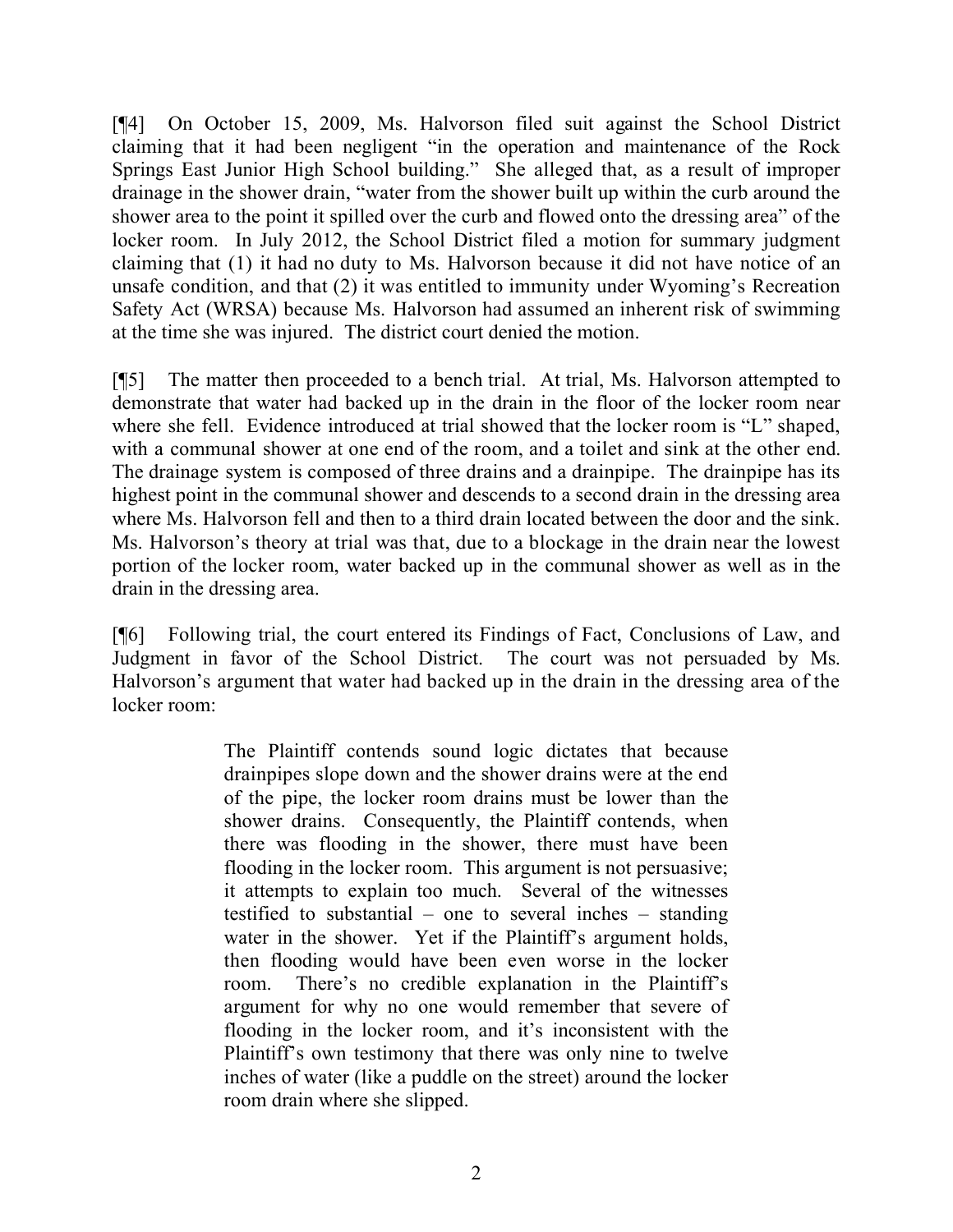The court further determined that the School District did not have actual or constructive notice of an unsafe condition in the locker room at the time of Ms. Halvorson's accident. Accordingly, the court found that the School District did not have a duty to fix a known unsafe condition. The district court also recognized, however, that "failure to comprehend and recognize danger may in itself constitute negligence." On this point, the court found that "the Plaintiff has not proved that excessive or unreasonably dangerous amounts of water or soapy water existed on the floor of the locker room at the time the Plaintiff fell." Ultimately, the court concluded that "A reasonable person would not be troubled by the possibility of a temporarily backed up drain in a pool locker room because the floor of a pool locker room is designed to accommodate and will inevitably have some soapy water." On the question of whether the School District was protected from liability under the WRSA, the court determined that slipping in a locker room is not an inherent risk of swimming.

[¶7] Ms. Halvorson appealed the district court's judgment in favor of the School District. The School District filed a cross-appeal challenging the district court's denial of its motion for summary judgment. The appeals were consolidated for argument and decision.

#### *DISCUSSION*

#### **Docket No. S-14-0083**

[¶8] In Docket No. S-14-0083, Ms. Halvorson appeals the district court's entry of judgment in favor of the School District. We apply the following standard when reviewing a trial judge's decision after a bench trial:

> The factual findings of a judge are not entitled to the limited review afforded a jury verdict. While the findings are presumptively correct, the appellate court may examine all of the properly admissible evidence in the record. Due regard is given to the opportunity of the trial judge to assess the credibility of the witnesses, and our review does not entail weighing disputed evidence. Findings of fact will not be set aside unless the findings are clearly erroneous. A finding is clearly erroneous when, although there is evidence to support it, the reviewing court on the entire evidence is left with the definite and firm conviction that a mistake has been committed. We review a district court's conclusions of law *de novo* on appeal.

*Henry v. Borushko*, 2012 WY 104, ¶ 6, 281 P.3d 729, 731 (Wyo. 2012).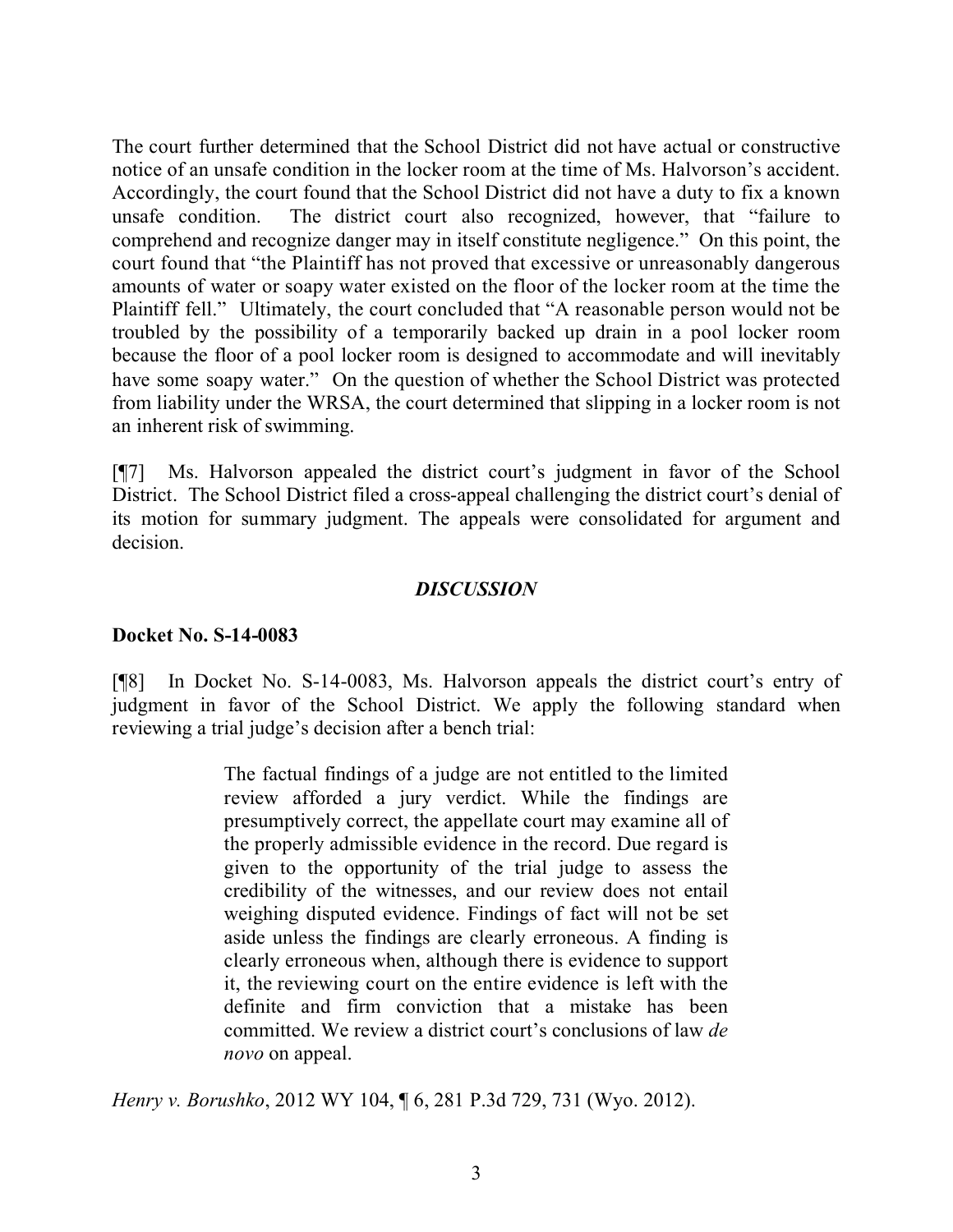[¶9] In order to establish a claim of negligence, a plaintiff must prove: (1) the defendant owed the plaintiff a duty of reasonable care; (2) the defendant breached the duty; and (3) the defendant's breach was the proximate cause of injury or loss to the plaintiff. *Collings v. Lords*, 2009 WY 135, ¶ 6, 218 P.3d 654, 656 (Wyo. 2009). Ms. Halvorson brought suit against the School District under a theory of premises liability, claiming that the School District had been negligent in the operation and maintenance of the shower facilities in the girls' locker room. In Wyoming, this theory provides that a landowner must (1) use ordinary care to keep the premises in a reasonably safe condition, and (2) protect visitors against known dangers and dangers that are discoverable by use of reasonable care. *Rhoades v. K-Mart Corp.*, 863 P.2d 626, 629 (Wyo. 1993); *Downen v. Sinclair Oil Corp.*, 887 P.2d 515, 518 (Wyo. 1994). The district court applied the definition of ordinary care set forth in Wyoming Civil Pattern Jury Instruction 3.02 (2013), which provides that "Ordinary care means the degree of care which should reasonably be expected of the ordinary careful person under the same or similar circumstances." With respect to the affirmative duty to protect against known dangers, a plaintiff may demonstrate negligence by showing that the landowner had actual or constructive notice of the dangerous condition, and failed to repair it. *Rhoades*, 863 P.2d at 629 (citing *Buttrey Food Stores Div. v. Coulson*, 620 P.2d 549, 552 (Wyo. 1980)). Actual or constructive notice is not required, however, when the "operating methods of a proprietor are such that dangerous conditions are continuous or easily foreseeable." *Rhoades*, 863 P.2d at 630*.* This rule is referred to as the "operating methods rule."

[¶10] Ms. Halvorson claims that the district court's conclusion that the School District did not have actual or constructive notice of an unsafe condition in the locker room is clearly erroneous. She also claims, however, that actual or constructive notice was not required under the operating methods rule. Ms. Halvorson contends that the district court "failed to apply the operating methods rule to the undisputed evidence of recurring problems with, and blockages in, the shower room drain system." Ultimately, she claims the district court erred in concluding that the School District exercised ordinary care to keep the premises in a safe condition.<sup>1</sup>

<sup>&</sup>lt;sup>1</sup> Ms. Halvorson also devotes a substantial portion of her brief to the claim that the School District owed her a heightened standard of care because she was a minor at the time of the accident and because school attendance is compulsory. However, she did not provide any meaningful argument or authority supporting a heightened standard of care in the proceedings before the district court and she does not contend that the district court erred in applying a standard of ordinary care to keep the premises in a reasonably safe condition. Indeed, in her proposed Findings of Fact and Conclusions of Law, Ms. Halvorson described the applicable standard of care as follows: "The Defendant and its employees owed a duty to the students, to include Plaintiff, to keep the floor drains free of debris and to prevent the accumulation of shower water, conditioner and shampoo around the floor drains in the communal locker room." Because Ms. Halvorson did not meaningfully advocate a heightened standard of care in the proceedings below, we decline to consider her argument on appeal. *State ex rel. Dep't of Family Servs. v.*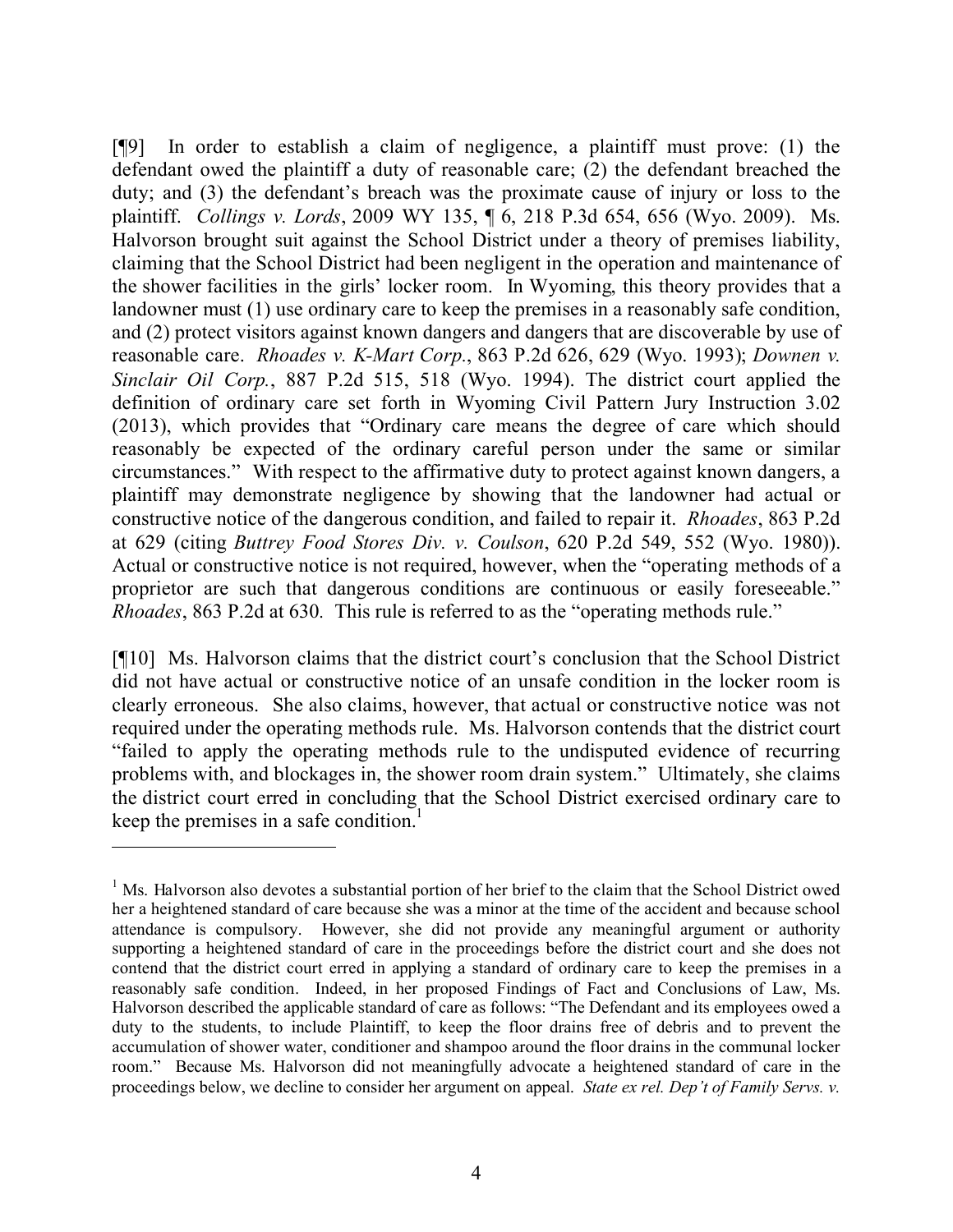[¶11] Whether the School District exercised ordinary care is a question of fact. *Hincks v. Walton Ranch Co.*, 2007 WY 12, ¶ 18, 150 P.3d 669, 672 (Wyo. 2007) (a question of material fact existed for jury determination as to whether the livestock owner exercised reasonable care to prevent cattle from escaping from his pasture onto a public highway); *see also Loredo v. Solvay America, Inc.*, 2009 WY 93, ¶ 17, 212 P.3d 614, 628 (Wyo. 2009); *Cordero Mining Co. v. United States Fid. & Guar. Ins. Co.*, 2003 WY 48, ¶ 30, 67 P.3d 616, 626 (Wyo. 2003) (whether a party injured due to the negligence of another is generally a question of fact). Accordingly, we must uphold the district court's determination that the School District exercised ordinary care unless, after reviewing the entire record, we are left with the definite and firm conviction that a mistake has been made. After conducting a review of all of the evidence, we find no clear error in the district court's conclusion that the School District exercised ordinary care to keep the shower facilities in a reasonably safe condition.

[¶12] First, we note that witness testimony was not consistent on the issue of whether water was backed up in the dressing area of the locker room, where Ms. Halvorson fell. Several students offered testimony relating to the amount of water that collected in the showers. The first student, a classmate of Ms. Halvorson's, stated that she did not "think there was any water collecting" in the shower during the first week of school. A second student stated in her deposition testimony that she did not ever see water build up around the shower room or the shower room drains. However, this testimony contradicted her statements at trial, where she testified that the water would "build up and usually get an inch high, maybe." A third student, another classmate of Ms. Halvorson's, testified that she recalled standing water in the shower as a frequent occurrence. However, she stated that she did not ever recall an incident in which water pooled to the level of the curb surrounding the shower area causing it to spill into the dressing area of the locker room. A fourth student testified that the curb around the shower area blocked water from escaping the showers, but that "it didn't help all the time." She stated that both the shower and dressing area drains were clogged and that "[t]here would be water coming up" and accumulating around the drains. Finally, Ms. Halvorson testified that water accumulated in the shower area as well as the dressing area of the locker room. She stated that she slipped in a puddle surrounding the drain in the dressing area.<sup>2</sup>

[¶13] The district court found that the first and third students were credible witnesses.

*Kisling*, 2013 WY 91, ¶ 16, 305 P.3d 1157, 1163 (Wyo. 2013).

 $\overline{a}$ 

<sup>2</sup> The record does not indicate the exact ages of the students who testified. Because we cannot confirm that the students had reached the age of majority, we refrain from identifying the students by name. *See* Rule 1(b) of the Rules Governing Redactions from Court Records.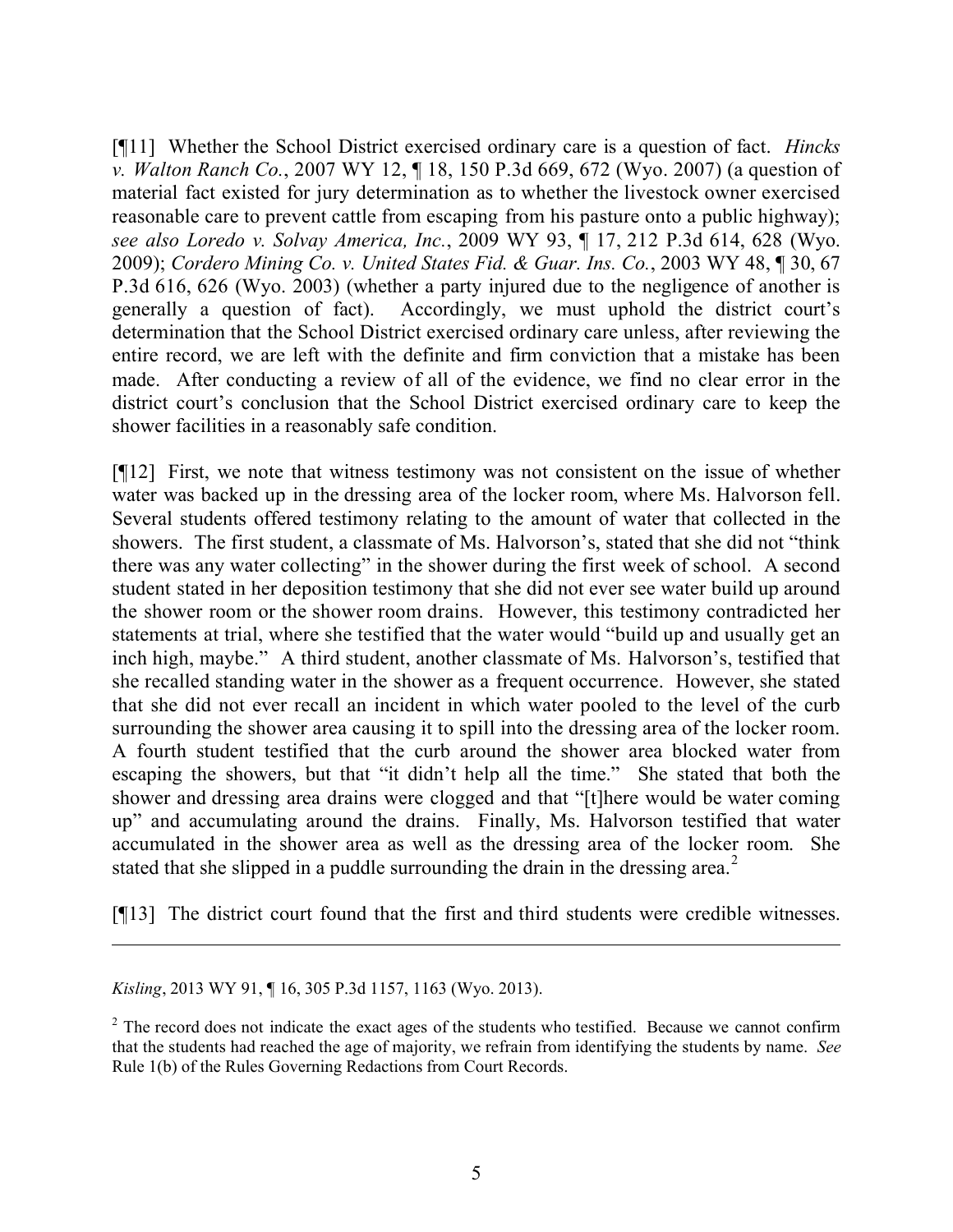The court, however, expressed credibility concerns regarding the testimony of the other students and Ms. Halvorson. The court noted the inconsistencies between the second student's deposition testimony and her testimony at trial and found that she "had a diminished recollection of events and appeared somewhat confused in her recollections." Similarly, the court found that the fourth student's testimony was "not helpful" because she "was inconsistent in her recollections and seemed to exaggerate her claims about the extent of the flooding." Finally, with respect to Ms. Halvorson, the court noted that she testified inconsistently on the issue of whether the fourth student witnessed her fall. The court remarked that "At trial, Ms. Halvorson testified that [the fourth student] left the locker room before she fell and did not see the fall. Then, during cross examination she conceded that she had previously testified that [the fourth student] did see her fall and they both laughed." Ultimately, the court concluded that Ms. Halvorson's recollection of the accident was "frankly not very good." We find that the district court's credibility determinations are supported by the record. Even if the court had found all of the witnesses to be credible, however, we note that the testimony of the students who participated in the swimming class at East Junior High School is largely unsupportive of Ms. Halvorson's theories that water backed up in the drain near the dressing area or that "water from the shower built up within the curb around the shower area to the point it spilled over the curb and flowed onto the dressing area." As a result, considering that water carried from wet feet and bodies, as opposed to water "flowing" over a shower boundary, is generally unavoidable in a locker room and does not tend to indicate a substandard degree of care, a critical piece of Ms. Halvorson's theory of negligence lacked solid evidentiary support.

[¶14] We find additional evidence in the record to support the district court's determination that the School District exercised ordinary care to ensure that the locker room floor was not unreasonably dangerous. We note that Ms. Halvorson presented no evidence or testimony indicating that the drainage system in the locker room was inadequately designed or constructed. Richard Bettolo, who has been employed as a plumber for the School District for 16 years, stated that he had been required to use a "snake" to unclog the drain in the locker room on only one occasion, suggesting that clogging was not a common occurrence. Further, the evidence indicated that the locker room floor was regularly cleaned by janitorial staff. Jolene Sliger, the head custodian at East Junior High School, testified that the floor was cleaned and disinfected on a daily basis. After sweeping or vacuuming the floor, the janitorial staff applied "Re-Juv-Nal" to disinfect the floor every night and, in accordance with the product instructions, did not rinse the disinfectant after it was applied. She stated that the floors were never polished or waxed. Further, during the summers, the locker room floor was scrubbed and rinsed as part of a deep clean of the entire school.

[¶15] The evidence also indicated that the School District implemented appropriate procedures to respond to complaints about slow drains resulting from hair and other debris. If a teacher or student reported that a drain was slow, Ms. Sliger informed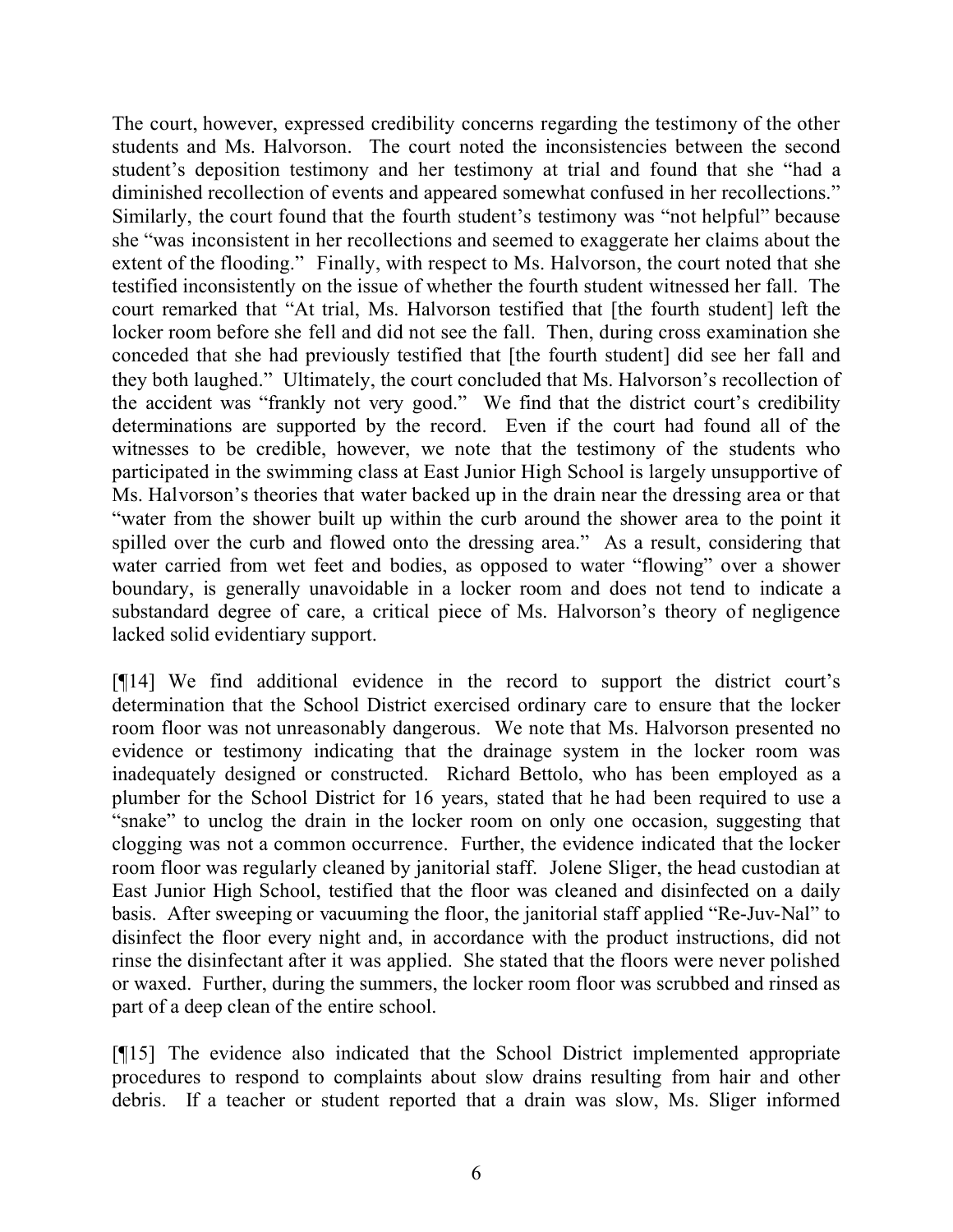maintenance and placed an entry in a work order log. Ms. Sliger testified that reports of slow drains were typically addressed by maintenance on the same day that the reports were received. The work order log kept by the School District indicated that a slow drain was reported in December 2006, eight months prior to Ms. Halvorson's accident, and in March 2008, approximately six months after the accident. No reports of a slow or clogged drain were made in the days before or after Ms. Halvorson's accident.

[¶16] Finally, the parties offered conflicting expert testimony and measurements relating to the degree of slipperiness of the locker room floor. Both parties' experts measured the "coefficient of friction" on the locker room floor in 2010 to determine the degree of slipperiness of the floor. A coefficient of .5 or greater is considered safe under the industry standard. Dr. William Rowley, a mechanical engineer, testified that the floors exhibited a .54 coefficient of friction against a bare foot. Gerald Halweg, however, measured the coefficient of friction using leather and neolite, a material commonly used for shoe soles. He determined that the coefficient of friction ranged from .26 to .43, depending on the material used and whether the material was wet or dry. Mr. Halweg also testified that the janitorial staff had applied Re-Juv-Nal incorrectly and that he had found residue on tiles in the locker room.

[¶17] The district court took issue with the testimony of both experts. With respect to Mr. Halweg's testimony, the court noted that

> His opinion that the custodial staff used Rejuvnal incorrectly by not rinsing it because they did not follow the instructions is directly contradicted by the instructions. His opinion that the custodial staff used cross-contaminated mops, based on a statement of an unidentified person, deserves little weight. His opinion that tile samples taken several years after the fall are covered by a residue is not supported by any testing to identify the residue, or even so much as a picture.

With respect to Dr. Rowley's testimony, the court found that

his testimony suffers from one of the same flaws as Mr. Halweg['s]. He testified that he conducted eight measurements of the friction angle, . . . but only reported one measured value of the coefficient of friction, failing to offer any description of how accurate his measurements are, such as, for example, a confidence interval. . . . [W]ithout more information the Court is unable to assess how reliable his friction measurements are.

We find that the weight accorded to the expert testimony by the district court is supported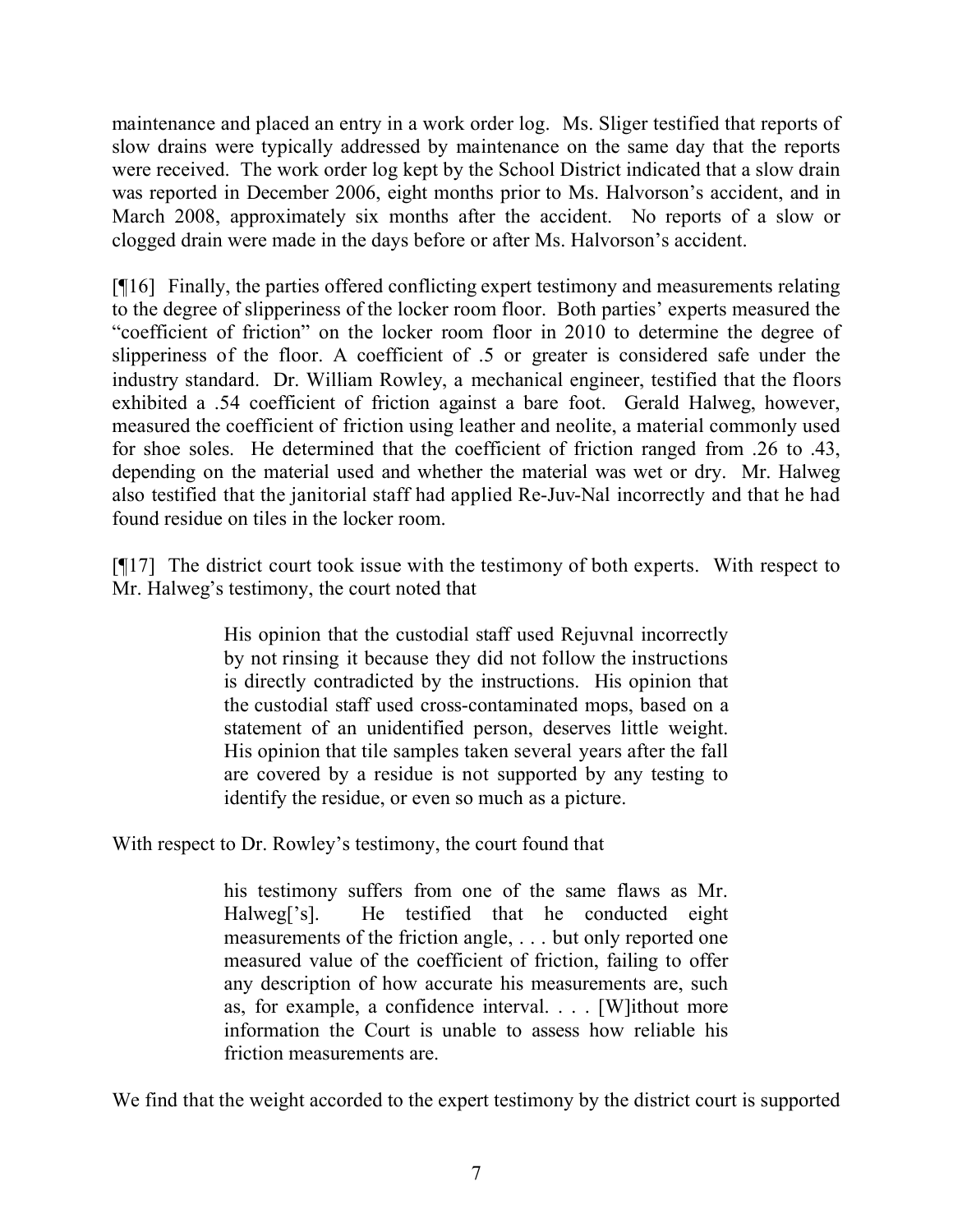by the evidence contained in the record and by sound reasoning. We would add, however, that the measurements of the slipperiness of the floor in 2010 indicate very little about the condition of the floor in 2007, when Ms. Halvorson's accident occurred. We find a more salient point in the fact that, as noted by the district court, the experts agreed that the type of tile used in the locker room is considered safe in the industry, and that the tile was appropriate for pool, shower, and locker room application.

[¶18] Based on the evidence recited above, the district court concluded that Ms. Halvorson had not proved that the floor of the locker room was unreasonably slippery:

> Even if the Court assumes that the tile floor of the locker room would be unreasonably dangerous with too much soapy water on it, the Court finds . . . that the Plaintiff has not proved that excessive or unreasonably dangerous amounts of water or soapy water existed on the floor of the locker room at the time the Plaintiff fell.

The court further concluded that

Even if the Court assumed that the drain was backed up and tile with soapy water on it was unreasonably dangerous, the Court would find that the Plaintiff has not shown that a reasonable person would not rely on student complaints as notice of a need to fix a clog. It is not reasonable to expect all or most parts of any building to be covered by routine maintenance every year, and common sense dictates that absent a pattern of problems . . . , drains need not be fixed before they are clogged. Moreover, the Court must consider how a reasonable person would evaluate this situation *ex ante*. A reasonable person would not be troubled by the possibility of a temporarily backed up drain in a pool locker room because the floor of a pool locker room is designed to accommodate and will inevitably have some soapy water.

Considering the evidence contained in the record as a whole, we are not left with the definite and firm conviction that a mistake has been made. As noted above, the evidence that the drains functioned improperly in the area where Ms. Halvorson fell was disputed. Further, the evidence indicates that the floors were regularly cleaned by janitorial staff, and that procedures were in place to address water collection caused by slow drains. We find no clear error in the district court's conclusion that Ms. Halvorson did not carry her burden of proving the School District failed to exercise ordinary care to keep the locker room floor in a reasonably safe condition.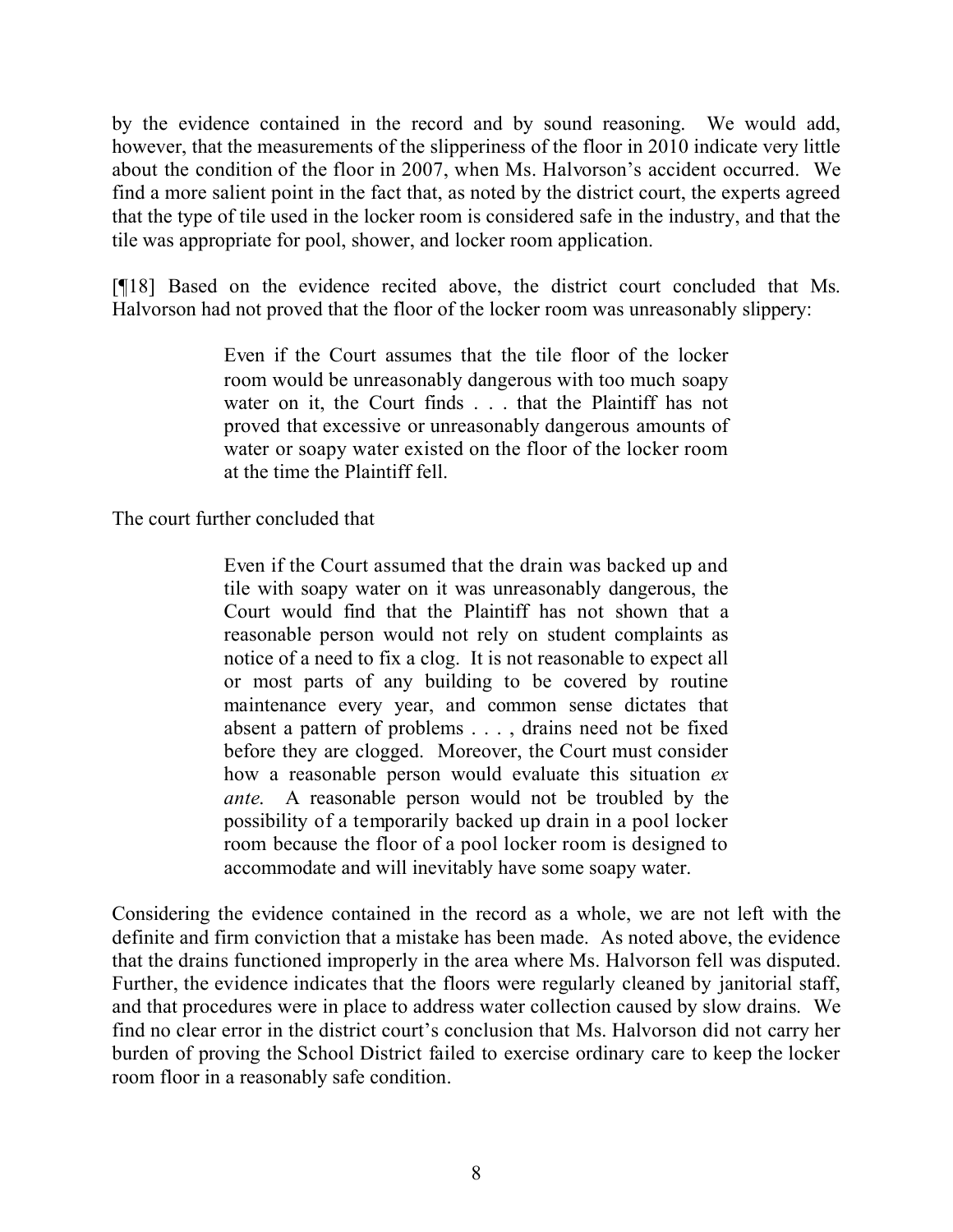[¶19] Because we find no clear error in the district court's conclusion that Ms. Halvorson failed to carry her burden of proving the existence of a dangerous condition, or that the School District did not exercise ordinary care to prevent water from accumulating on the locker room floor, the operating methods rule is not applicable in the present case. The operating methods rule relieves a plaintiff from the burden of showing that the defendant had notice of a dangerous condition. However, the plaintiff must still prove the existence of a dangerous condition caused by the failure to use ordinary care in the manner in which the proprietor conducts his business. Ms. Halvorson relies on *Rhoades*  to support her assertion that the district court erred by failing to apply the operating methods rule. Unlike that case, however, where the plaintiff demonstrated a dangerous condition created by a spilled substance, Ms. Halvorson did not show the existence of a dangerous condition in this case. *Id.*, 863 P.2d at 628. Under these circumstances, the operating methods rule is not applicable. Similarly, because we find no error in the district court's conclusion that Ms. Halvorson failed to carry her burden of proving the existence of a dangerous condition, we need not address the issue of whether the School District had a duty to repair a dangerous condition. The district court's decision in Docket No. S-14-0083 is affirmed.

#### **Docket No. S-14-0084**

[¶20] In Docket No. S-14-0084, the School District challenges the district court's denial of its motion for summary judgment under the Wyoming Recreation Safety Act. Pursuant to the WRSA, a participant "in any sport or recreational opportunity assumes the inherent risks in that sport or recreational opportunity." Wyo. Stat. Ann. § 1-1-123(a) (LexisNexis 2013). "Inherent risks" are defined as "those dangers or conditions which are characteristic of, intrinsic to, or an integral part of any sport or recreational opportunity." Wyo. Stat. Ann.  $\S$  1-1-122(a)(i). According to the School District, the district court erred in concluding that showering is not an "inherent risk" of swimming under the WRSA.

[¶21] Because we affirm the district court's decision in favor of the School District in Docket No. S-14-0083, we do not need to determine whether the district court erred in denying the School District's motion for summary judgment. Additionally, we note that challenges to the denial of a defendant's summary judgment motion are generally not reviewable. *Irene v. Seneca Ins. Co.*, 2014 WY 145, ¶ 23, 337 P.3d 483, 492 (Wyo. 2014). As we explained in *State Farm Mut. Auto. Ins. Co. v. Shrader*, 882 P.2d 813 (Wyo. 1994), the denial of summary judgment is an interlocutory order and merges with the final judgment:

> The denial of a motion for summary judgment is not an appealable order. *St. Paul Fire and Marine Ins. Co. v. Albany County School Dist. No. 1*, 763 P.2d 1255, 1257 (Wyo. 1988); *Kimbley v. City of Green River*, 663 P.2d 871, 888 (Wyo.